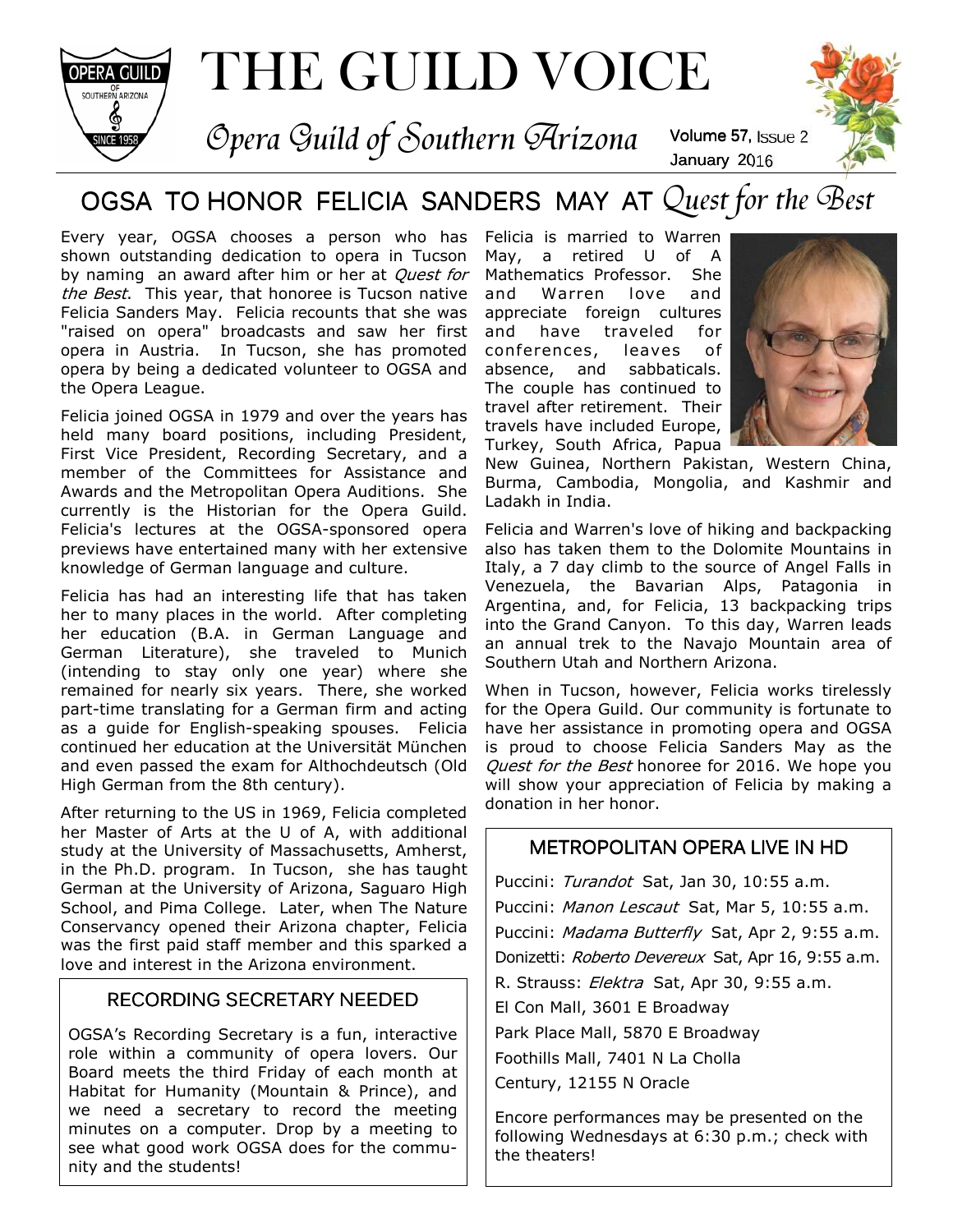### FROM OUR PRESIDENT

Happy New Year Opera Lovers,

*Quest for the Best* is only a few weeks away. It's always nice to see and hear the extraordinary talent of the students who participate in this vocal competition. After the winners are announced, there will be the opportunity to meet the students during the wine and hors d'oeuvre reception.

The *Quest for the Best* honoree this year is Felicia Sanders May. She has been a tremendous supporter of opera in Tucson in many ways and currently is the historian for OGSA. You can learn more about Felicia and her involvement in OGSA and the Arizona Opera League of Tucson in this issue.

I urge you to get your tickets early and to consider placing a message in the *Quest for the* Best program. You can show your appreciation of Felicia's dedication to opera, or congratulate the students, commemorate someone who has passed away, or advertise a business. The form, which is included with this issue, also has a place for you to order tickets. As a member of OGSA and if you get your tickets early, you will save \$10 off the ticket price. All donations are tax deductible and 100% goes to the students, so they can further their education and careers.

We need help at *Quest for the Best*, so if you would like to volunteer, please contact me. A list of opportunities is below.

On other topics, our free opera previews in two locations continue with *Don Giovanni* in February and Falstaff in March (see page 3). Also, look for more information later in the year about the OGSA Annual Meeting and Members' Party and other events.

Best wishes for a great year,

Judi Hasbrouck

## VOLUNTEERS NEEDED FOR QUEST FOR THE BEST

Volunteers help to ensure the success of this annual vocal competition for students of opera. Current needs include:

Greeting: Greeters show attendees where to sign in or register, and hand out ballots and programs.

Ushering: Ushers collect the ballots after the undergraduates and graduates have competed.

Assisting Back Stage: Assistants help the students prepare in the dressing room and tell them when to go onstage.

Assisting with the Unexpected: Assistants become problem solvers.

If you would like to get involved in this fun event or others, please contact Judi Hasbrouck at (520) 906-3792 or judihasbrouck@aol.com.

### WAS CARMEN RUSSIAN?

You probably know that Bizet's tragic heroine was Spanish, hailing from Seville. But historian and OGSA past president Carol Garrard traces the story back to a Russian poem by Alexander Pushkin, whose works have inspired many operas. Along the way she imagines how the *Arizona Daily Star* would have treated the tale if Carmen were a contemporary Tucsonan, and answers the question, "What does Carmen want, anyway?" Read the full engrossing article on our website, at azogsa.org/carmen-russian-roots.



Judi Hasbrouck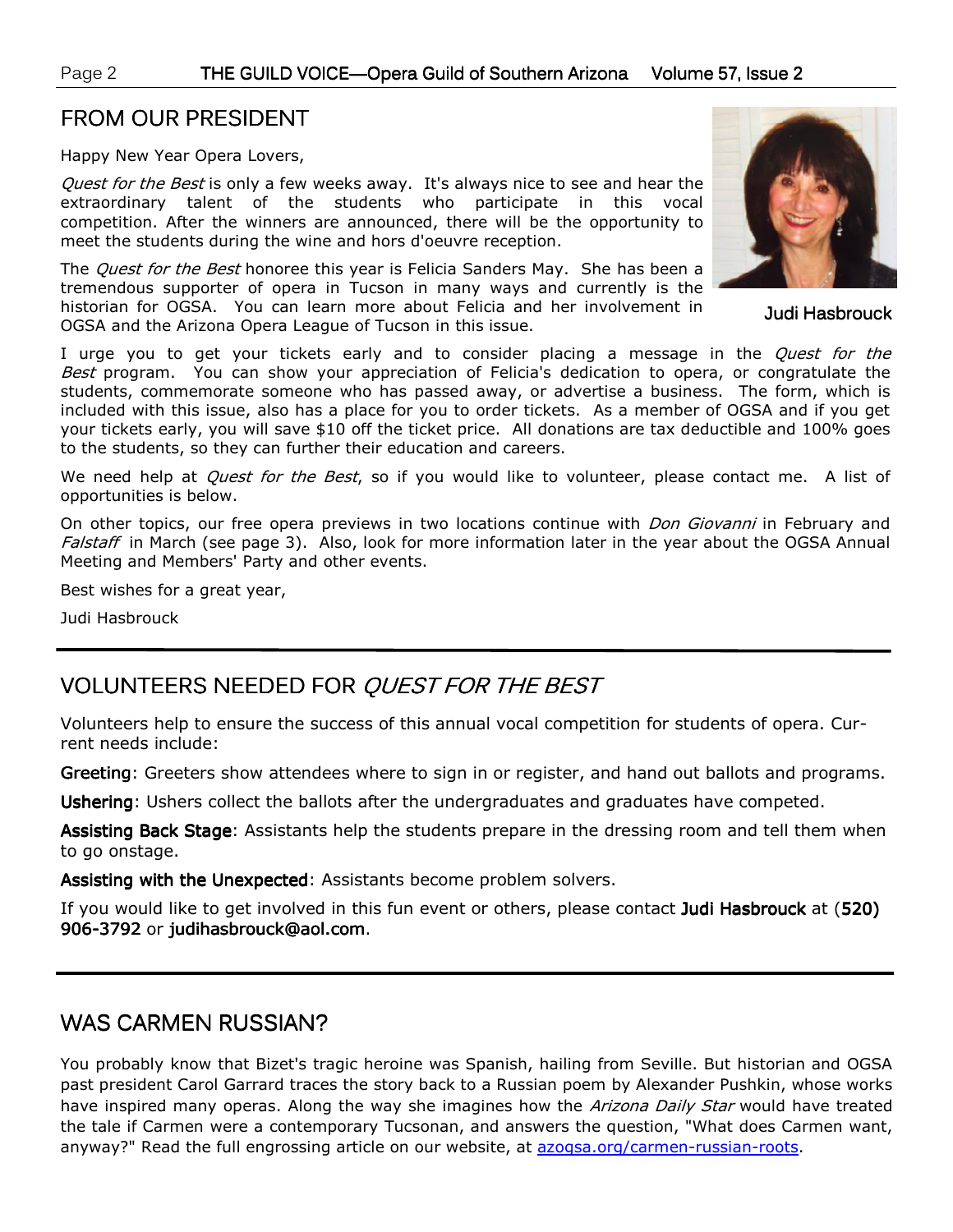## JOY DI MENNA JOY DI MENNA MEET OUR NEW BOARD MEMBERS

Joy Di Menna's involvement with music and art began at a young age in Baltimore, where she wrote songs, sang professionally, and showed a gift for drawing and painting. Her mother, a well-known regional singer, and father, a TV audio and video engineer, provided ample opportunity for Joy's artistic and intellectual interests to develop. She studied art in the U.S. and meditation in India.

Introspective by nature, Joy's passion for understanding life is at the heart of her art. Her award-winning work has been exhibited in the U.S. and Europe. Joy's book, In Loving Color, draws the reader into a magical celestial realm. She conducts color workshops and consults on All Things Color.

Joy loves the emotion, pageantry, and extraordinary voices one experiences with opera. Understanding the importance of finding a voice in the arts, she is an advocate for all opportunities that support, develop, and nurture emerging young artists.



### ZOLTAN ROSZTOCZY



Zoltan Rosztoczy was introduced to music and opera at an early age in his native Hungary, attending special performances for middle school and high school students in his home town. The love and appreciation of music nurtured in his youth has continued throughout his life.

Zoltan received his Ph.D. in nuclear engineering from the University of Arizona. He has worked both in private industry and government. He worked on the design of numerous nuclear power plants including the three-unit Palo Verde Station west of Phoenix, focusing on safety systems. Later he joined the U.S. Nuclear Regulatory Commission, managing various units of the agency. He was responsible for the licensing of new plants, directing research on plant safety, and promulgating regulations.

He takes advantage of the variety of music available in Tucson, frequently attending local performances. When he travels, he seeks out productions as well. His purpose of participating in the activities of the Opera Guild is to help talented music students realize their dreams.

## OGSA OPERA PREVIEWS

Don't miss this season's remaining opera previews. Knowledgeable narrators summarize the plot, and local singers (mostly our present and former students) offer musical excerpts.

#### SAY HELLO TO OPERA

ORO VALLEY PUBLIC LIBRARY at 3 p.m. 1305 W Naranja Dr, 594-5580

Feb. 22 (Monday): Don Giovanni, Mozart

Mar. 30 (Wednesday): Falstaff, Verdi

#### BROWN BAG OPERA LUNCH

GRACE−ST. PAUL'S EPISCOPAL CHURCH at noon 2331 E Adams St, 327-6857 Feb. 26 (Friday): Don Giovanni, Mozart

Mar. 25 (Friday): Falstaff, Verdi

Don't forget to bring a lunch! Coffee, tea, and dessert available before the show.

## WELCOME NEW MEMBERS

These members have joined since the last newsletter.

| 746-1354 | Burke, Carole<br>1302 Ajo Way #133                    | 85713        |
|----------|-------------------------------------------------------|--------------|
| 297-1099 | Cremisi, Annette & Julius<br>1846 W Dale Haven Circle | <i>85704</i> |

Please add them to your Member Directory.

### MEMBERSHIP MATTERS:

Join online today. New members are always welcome!

Renewals for the membership year of 2016-17 are due July 1, 2016.

You can securely join, renew, and donate on our website, azogsa.org.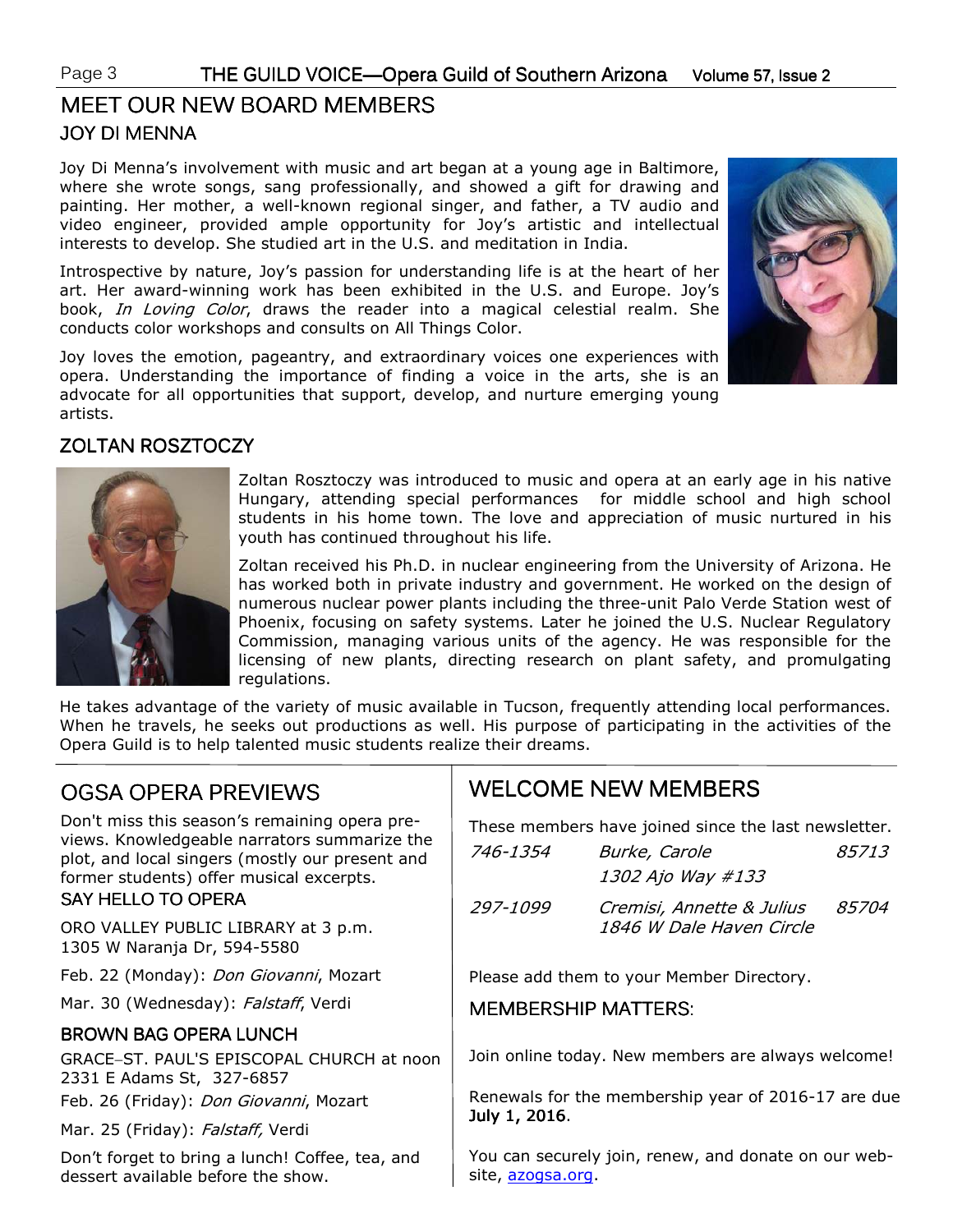

PO Box 64327 Tucson, AZ 85728-4327

Return postage guaranteed

# The Guild Voice

is published by the Opera Guild of Southern Arizona

Submit material to: Frank Finkenberg, Editor PO Box 64327 Tucson AZ 85728-4327

> Visit Our Website azogsa.org

| Page 4 | THE GUILD VOICE-Opera Guild of Southern Arizona Volume 57, Issue 2                                                                 |  |  |
|--------|------------------------------------------------------------------------------------------------------------------------------------|--|--|
|        | <b>BECOME A MEMBER</b> (and pass a copy on to a friend!!)                                                                          |  |  |
|        | You may also become a member online at azogsa.org                                                                                  |  |  |
|        | Please PRINT CLEARLY all information                                                                                               |  |  |
|        | Mail this form with your check (payable to OGSA) or your credit card information to:                                               |  |  |
|        | OGSA-Membership, PO Box 64327, Tucson AZ 85728-4327                                                                                |  |  |
|        |                                                                                                                                    |  |  |
|        |                                                                                                                                    |  |  |
|        |                                                                                                                                    |  |  |
|        |                                                                                                                                    |  |  |
|        | MEMBERSHIP LEVELS-Please check one                                                                                                 |  |  |
|        | U Student \$5 U Individual \$30 U Family \$50 U Donor \$60 U Benefactor \$75 or more                                               |  |  |
|        | <b>CONTRIBUTIONS</b> are also welcome and go directly to student scholarships and awards.<br>Contribution Levels-please check one: |  |  |
|        | U Copper \$50 U Silver \$100 U Platinum \$500                                                                                      |  |  |
|        | U Bronze \$75 U Gold \$250 U Other \$                                                                                              |  |  |
|        | Credit Card Info: please check one: U Visa U MasterCard U American Express                                                         |  |  |
|        | Card $\#$                                                                                                                          |  |  |
|        |                                                                                                                                    |  |  |
|        | Month Year 3 digit code (Amex 4 digits)                                                                                            |  |  |
|        | You will receive your credit card receipt in the mail.                                                                             |  |  |
|        | TOTAL AMOUNT PAID (membership & contribution): \$                                                                                  |  |  |
|        |                                                                                                                                    |  |  |